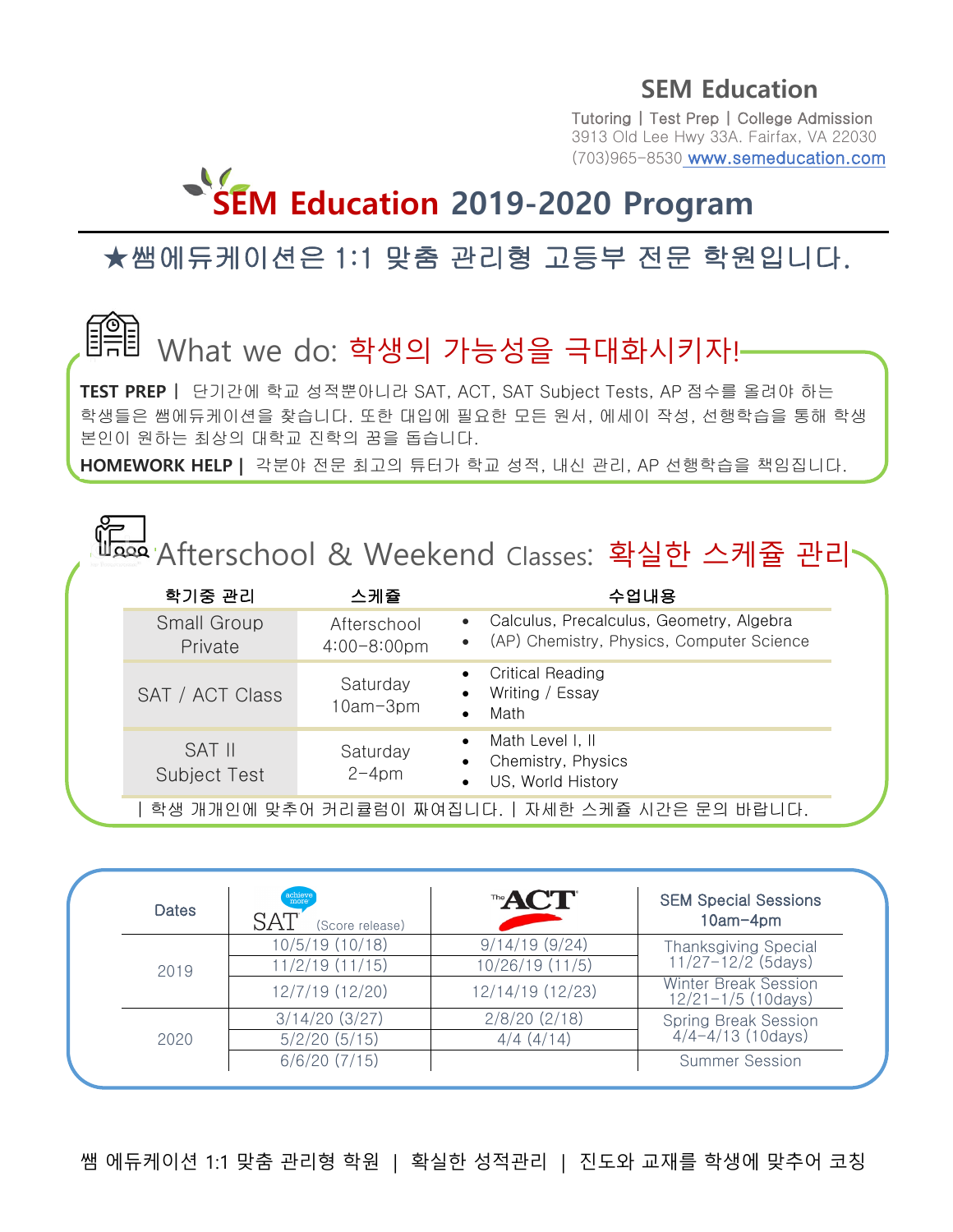## <Fairfax Schedule> 3913 Old Lee Hwy. Ste. 33A. Fairfax, VA 22030

Please pick your best group tutoring schedule for 2 hours/day.

| <b>Mon</b>  | Tue         | <b>Wed</b>  | <b>Thur</b> | Fri         | <b>Sat</b>         |  |  |
|-------------|-------------|-------------|-------------|-------------|--------------------|--|--|
| 4:00-6:00pm | 4:00-6:00pm | 4:00-6:00pm | 4:00-6:00pm | 4:00-6:00pm | 10 am-12:30pm      |  |  |
|             |             |             |             |             | <b>SAT Math</b>    |  |  |
|             |             |             |             |             | 12:30-3:00pm       |  |  |
| 5:00-7:00pm | 5:00-7:00pm | 5:00-7:00pm | 5:00-7:00pm |             | <b>SAT English</b> |  |  |
| Private     | Private     | Private     | Private     | Private     |                    |  |  |
| Available   | Available   | Available   | Available   | Available   | 12-2:00pm          |  |  |

<Centreville Schedule> 6440 Muster Ct. Centreville, VA 20121

**Wednesday** 7:30-9:00pm

#### **1. School Academic Subjects: Monday-Friday 2 hrs /session**

- Mathematics : AP Calculus, Precalculus, Algebra, Geometry, etc
- Science : AP Physics, AP Chemistry, Honors Physics, Honors Chemistry, Biology etc.

#### **2. SSAT | SAT | ACT | SAT 2 : Saturday 5 hrs /session**

- o Test Prep: SSAT, SAT 1 English, Math, SAT 2 Math Level 2, Chemistry, History, ACT
- o 자체교제 (실전문제 위주) 로 공부합니다.

 $\mathsf F$  $\mathbf s$ 

- o 주중에는 학교수업에 집중할수있도록 하기위해서, SAT 는 금토일 주말을 권장합니다.
- o 틀린문제를 다시 보고, 다시 풀어보기위해서 Test Correction Notebook 을 준비해야합니다.
- o 기출모의고사 Practice Test 로 실전감각을 최대치로 향상 시킵니다.
- o 실제 기출문제와 분야별 핵심정리를 통한 완벽 대비

 $\mathsf{s}$  $\mathsf{M}$  $\mathsf T$ w  $\mathsf T$ 

.<br>sPl†w

| September 2019 |                 |                  |                 |    |                 |    |  |  |  |  |  |  |  |  |  |
|----------------|-----------------|------------------|-----------------|----|-----------------|----|--|--|--|--|--|--|--|--|--|
| S              | M               | W<br>S<br>F<br>т |                 |    |                 |    |  |  |  |  |  |  |  |  |  |
|                | Þ.<br>н         |                  |                 | š  | ä               | 7  |  |  |  |  |  |  |  |  |  |
|                |                 | 10               | $\overline{11}$ | 12 | $\overline{13}$ | 14 |  |  |  |  |  |  |  |  |  |
| 15             | 16              | 17               | 1R              | 19 | 20              | 21 |  |  |  |  |  |  |  |  |  |
| 22             | 23              | $\overline{24}$  | 25              | 26 | 27              | 28 |  |  |  |  |  |  |  |  |  |
| 50             | 30 <sub>2</sub> |                  |                 |    |                 |    |  |  |  |  |  |  |  |  |  |

| 19              |    | October 2019 |                           |    |    |    |    |  |  |  |  |  |  |  |
|-----------------|----|--------------|---------------------------|----|----|----|----|--|--|--|--|--|--|--|
| F               | S  | S            | M                         | т  | W  |    |    |  |  |  |  |  |  |  |
| s.              |    |              |                           |    | 2  |    |    |  |  |  |  |  |  |  |
| $\overline{13}$ | 14 |              |                           |    |    | 10 | 11 |  |  |  |  |  |  |  |
| 20              | 21 | 13           | $\overline{\mathsf{S}}$ P | 15 | 16 | 17 | 18 |  |  |  |  |  |  |  |
| 27              | 28 | 20           | 21                        | 22 | 23 | 24 | 25 |  |  |  |  |  |  |  |
|                 |    | 27           | 28                        | 29 | 30 | 31 |    |  |  |  |  |  |  |  |
|                 |    |              |                           |    |    |    |    |  |  |  |  |  |  |  |

QE

#### \*\*\*\*\*\*\*\*\* 공지사항 \*\*\*\*\*\*\*\*\*\*

SEM Education 은 2020 년 3 월 한달간 휴강입니다. 또한 5 월부터는 학원 장소가 변경될수도 있음을 미리 알려드립니다.

| <b>January 2020</b>     |                |                       |    |        |                 |    |  |  |  |  |  |  |  |
|-------------------------|----------------|-----------------------|----|--------|-----------------|----|--|--|--|--|--|--|--|
| S                       | M              |                       | W  | т      | F               | S  |  |  |  |  |  |  |  |
|                         |                |                       | н  | R<br>н | п<br>н          |    |  |  |  |  |  |  |  |
|                         |                |                       |    |        | 10              | 11 |  |  |  |  |  |  |  |
| 12                      | 13             | 14                    | 15 | 16     | 17              |    |  |  |  |  |  |  |  |
| 19                      | 20<br>н        | 21                    | 22 | 23     | 24<br>QE        | 25 |  |  |  |  |  |  |  |
| $\overline{\mathbf{z}}$ | $\overline{z}$ | $\overline{28}$<br>91 | 29 | 30     | $\overline{31}$ |    |  |  |  |  |  |  |  |

|  | <b>February 2020</b> |                      |    |    |                |                 |  |  |  |  |  |  |  |  |  |
|--|----------------------|----------------------|----|----|----------------|-----------------|--|--|--|--|--|--|--|--|--|
|  | S                    | M                    |    | W  |                | F               |  |  |  |  |  |  |  |  |  |
|  |                      |                      |    |    |                |                 |  |  |  |  |  |  |  |  |  |
|  | 2                    |                      |    |    |                |                 |  |  |  |  |  |  |  |  |  |
|  |                      | 10                   | Ħ  | 12 | 13             | 14              |  |  |  |  |  |  |  |  |  |
|  | 16                   | $\overline{17}$<br>н | 18 | 19 | 20             | $\overline{21}$ |  |  |  |  |  |  |  |  |  |
|  | 23                   | 24                   | 25 | 26 | $\overline{z}$ | 28              |  |  |  |  |  |  |  |  |  |

| 10 | $\overline{11}$ | 12                | 13      | 14              | 15      | ١ë |
|----|-----------------|-------------------|---------|-----------------|---------|----|
| 17 | 18              | 19                | 20      | $\overline{21}$ | 22      | 23 |
| 24 | 25              | 26                | 27<br>н | 28<br>н         | 29<br>н | 34 |
|    |                 |                   |         |                 |         |    |
|    |                 | <b>March 2020</b> |         |                 |         |    |
| S  |                 |                   |         |                 |         |    |
|    | M               |                   | W       |                 | F       |    |
|    | 2               | s<br><b>SP</b>    |         |                 |         | 7  |
|    |                 | 10                | 11      | 12              | 13      | ī  |

|   | November 2019 |  |  |  | December 2019 |  |  |
|---|---------------|--|--|--|---------------|--|--|
| M |               |  |  |  | W             |  |  |

ຶĤ  $\mathbf{H}$ 

Ïн  $H$ 

ΪĤ.

|    |         | nuary 2020 |                 |                                 |                |    |    | February 2020 |     |    |    |    | <b>March 2020</b> |           |   |    |     |          |    | <b>April 2020</b> |              |   |             |                 |     |          | <b>May 2020</b> |              |    |    |    |    | <b>June 2020</b> |                 |                          |     |    |                 |          |
|----|---------|------------|-----------------|---------------------------------|----------------|----|----|---------------|-----|----|----|----|-------------------|-----------|---|----|-----|----------|----|-------------------|--------------|---|-------------|-----------------|-----|----------|-----------------|--------------|----|----|----|----|------------------|-----------------|--------------------------|-----|----|-----------------|----------|
|    | W       |            | F               | <b>S</b>                        | s              | M  |    | W             | T   | F  | S  | S  | M                 |           | W |    | F   | <b>S</b> | S  | M                 | $\mathbf{r}$ | W | T           | F               | S   | S        |                 | $\mathbf{T}$ | W  |    | F  | s  | S                | M               | $\overline{\phantom{0}}$ | W   |    | E               | <b>S</b> |
|    | $H$ $H$ |            | H               |                                 |                |    |    |               |     |    |    |    |                   | <b>SP</b> |   |    |     |          |    |                   |              |   |             | <b>QE</b>       |     |          |                 |              |    |    |    |    |                  |                 |                          |     |    |                 |          |
|    |         |            | 10              | 111                             | $\overline{2}$ |    |    |               |     |    |    |    |                   | 10        |   | 12 | 113 | 14       |    |                   | $7 +$<br>H   |   | $9 +$<br>нı | $10*$           | 111 |          |                 |              |    |    |    |    |                  |                 |                          | tn. |    | 12<br><b>YE</b> | 13       |
| 15 |         | 16         | 17              | 18                              | <b>I</b>       | 10 | 11 |               |     | 14 | 15 | 15 |                   | 17        |   | 19 | 20  | 21       | 12 | 13<br><b>TWI</b>  |              |   |             |                 | 18  | 10       | 11              | 12           | 13 | 14 | 15 | 16 | 14               | 15<br><b>TW</b> |                          | 17  | 18 | 119             | 20       |
| z2 |         | 23         | 24<br><b>QE</b> | $425$ <sup><math>-</math></sup> | 16             | 17 | 18 |               |     |    | 22 | 22 |                   | 24        |   | 26 | 27  | 28       | 19 |                   |              |   | 23          | 24<br>$\bullet$ | 25  | 17       | 18              | 10           | 20 |    | 22 | 23 |                  | 22              |                          |     | 25 | 26              | 27       |
| SD |         |            | 31              |                                 | 23             | 24 | 25 |               | 127 | 28 | 29 | 29 |                   | 31        |   |    |     |          | 26 | 27                | 28           |   | 30          |                 |     | 24<br>31 |                 |              | 27 | 28 |    | 30 | 2i               | 29              |                          |     |    |                 |          |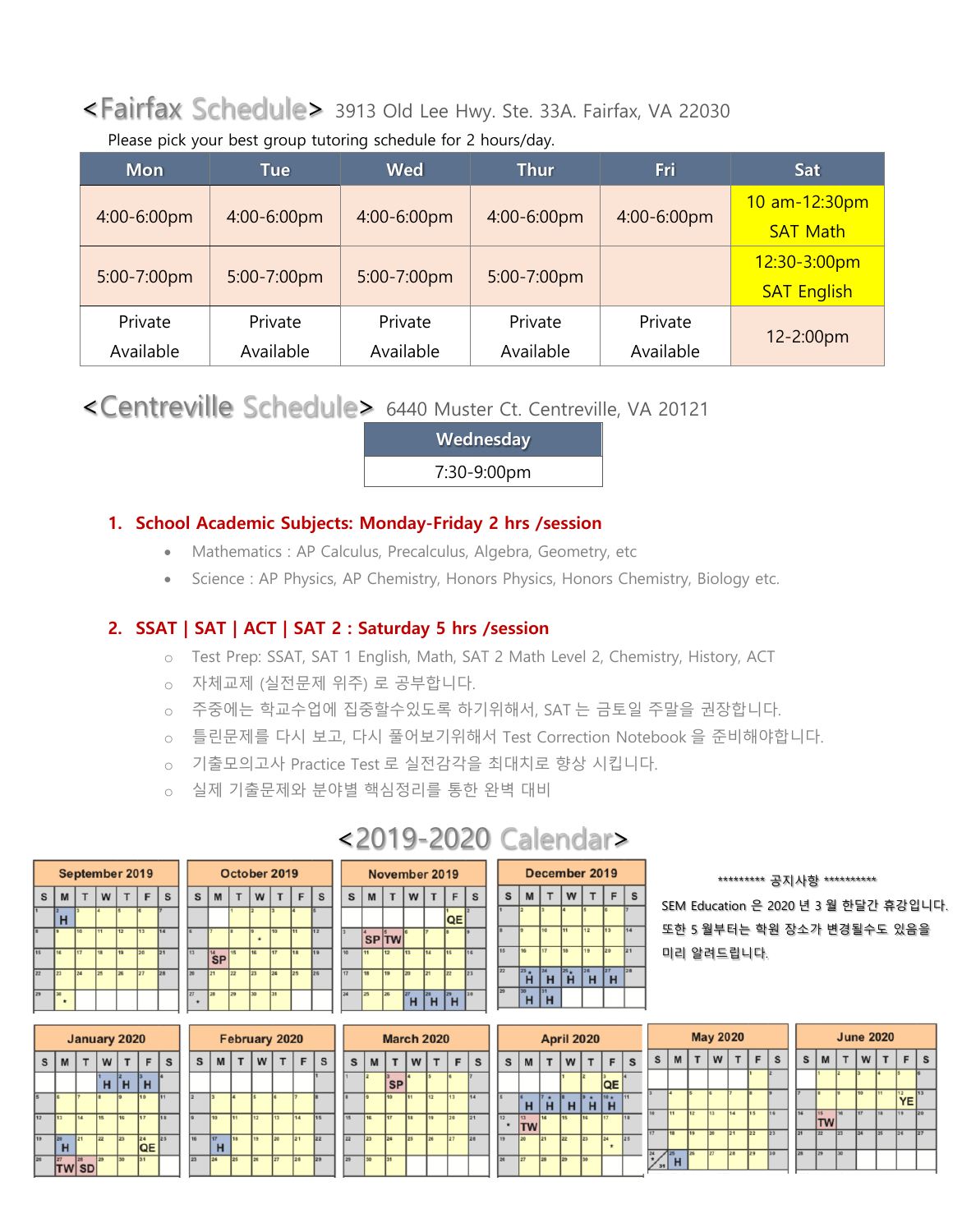Tutoring | Test Prep | College Admission

## Tuition Rate for Elementary School Tutoring

|                | <b>Group Tutoring</b>  | <b>Private Tutoring</b> |
|----------------|------------------------|-------------------------|
|                | 선불 Full 등록시<br>시간당 수업료 | 선불 Full 등록시<br>시간당 수업료  |
| Hourly/Monthly | \$40                   | \$80                    |
| 30 hours       | \$35                   | \$70                    |
| 60 hours       | くくしょう トラック トラック しんしゃ   | \$60                    |

★ Package 디스카운트는 선불이며, 수업시작전 완불 등록하셔야 합니다. 다른학생과 share 불가능하며 한명에게만 적용됩니다.

★ 추후에 시간을 다 채우지 못하게될 경우, 시간당 \$40 로 계산되며 나머지 금액은 학원내 수업크레딧으로 받으실수있으시나, Refund 는 없습니다.

★ 디스카운트 프로그램은 체크나 캐쉬로만 수업료 지불 가능합니다.

★ 여름특강을 제외한 나머지 수업에 모두 사용 하실수 있습니다. 올해에 다 쓰지 못한 크레딧은 내년 학기에는 시간이 아닌 금액으로 크레딧을 계산해 드립니다.

★ 수업시간 변동사항시에는 적어도 24 시간 전에는 알려주셔야 합니다. 어떠한 경우라도 12 시간안에 schedule change/cancel 이 될 경우에는 \$20 fee 가 적용 됩니다. 4 시간안에 cancel 시에는 \$40 fee 가 적용됩니다.

## **2019-2020 SEM Education Registration**

| <b>STUDENT NAME:</b>    | <b>CLASS @ SEM EDUCATION:</b>  |                     |
|-------------------------|--------------------------------|---------------------|
| <b>GRADE:</b>           | <b>CLASS DATES:</b>            |                     |
| <b>SCHOOL:</b>          | <b>PAYMENT:</b><br>$\mathbf x$ | $=$                 |
| <b>DIAGNOSTIC TEST:</b> | <b>DATE OF PYMT:</b>           | <b>AMOUNT PAID:</b> |

**\*Policy: All tuition must be paid in full before the class session. There is no refund. There is no credit issued for no show-up without 24hour notice.** 

Signature: Date: Date: Date: Date: Date: Date: Date: Date: Date: Date: Date: Date: Date: Date: Date: Date: Date: Date: Date: Date: Date: Date: Date: Date: Date: Date: Date: Date: Date: Date: Date: Date: Date: Date: Date: D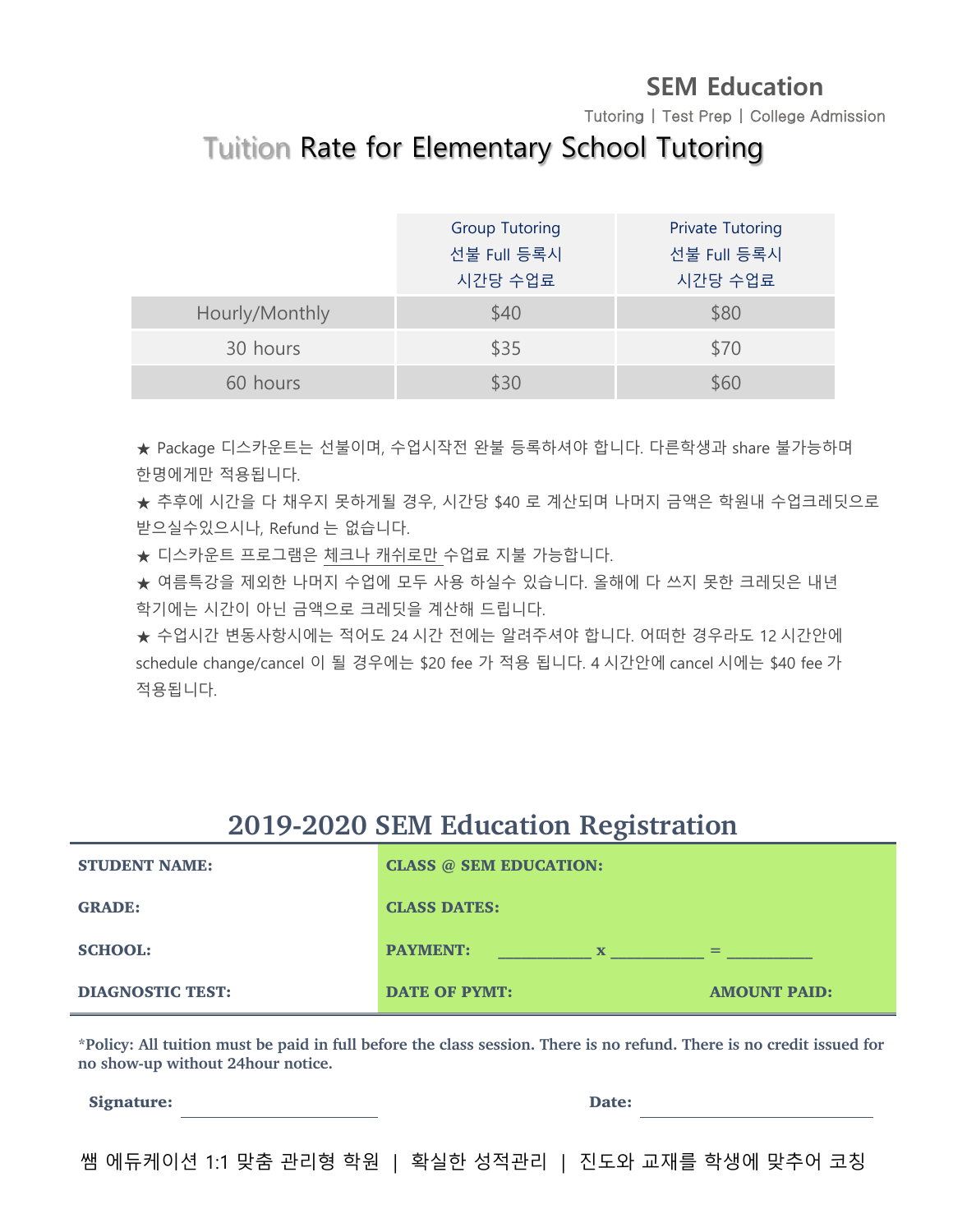Tutoring | Test Prep | College Admission

## Tuition Rate for 7-8<sup>th</sup> Grade Tutoring

|                | <b>Group Tutoring</b><br>선불 Full 등록시<br>시간당 수업료 | <b>Private Tutoring</b><br>선불 Full 등록시<br>시간당 수업료 |
|----------------|-------------------------------------------------|---------------------------------------------------|
| Hourly/Monthly | \$45                                            | \$80                                              |
| 30 hours       | \$40                                            | \$70                                              |
| 60 hours       | \$35                                            | \$60                                              |
| 100 hours      | \$30                                            | \$60                                              |

★ Package 디스카운트는 선불이며, 수업시작전 완불 등록하셔야 합니다. 다른학생과 share 불가능하며 한명에게만 적용됩니다.

★ 추후에 시간을 다 채우지 못하게될 경우, 시간당 \$50 로 계산되며 나머지 금액은 학원내 수업크레딧으로 받으실수있으시나, Refund 는 없습니다.

★ 디스카운트 프로그램은 체크나 캐쉬로만 수업료 지불 가능합니다.

★ 여름특강을 제외한 나머지 수업에 모두 사용 하실수 있습니다. 올해에 다 쓰지 못한 크레딧은 내년 학기에는 시간이 아닌 금액으로 크레딧을 계산해 드립니다.

★ 2020 3 월은 Selina 선생님이 안계십니다. 미리 스케쥴을 잡으시면 다른선생님들과 수업 가능합니다. 또한 5 월에 학원 장소 변경이 있을수도 있음을 미리 알려드립니다.

★ 수업시간 변동사항시에는 적어도 24 시간 전에는 알려주셔야 합니다. 어떠한 경우라도 12 시간안에 schedule change/cancel 이 될 경우에는 \$20 fee 가 적용 됩니다. 4 시간안에 cancel 시에는 \$40 fee 가 적용됩니다.

#### **2019-2020 SEM Education Registration**

| <b>STUDENT NAME:</b>    | <b>CLASS @ SEM EDUCATION:</b>  |                     |
|-------------------------|--------------------------------|---------------------|
| <b>GRADE:</b>           | <b>CLASS DATES:</b>            |                     |
| <b>SCHOOL:</b>          | <b>PAYMENT:</b><br>$\mathbf x$ | $=$                 |
| <b>DIAGNOSTIC TEST:</b> | <b>DATE OF PYMT:</b>           | <b>AMOUNT PAID:</b> |

**\*Policy: All tuition must be paid in full before the class session. There is no refund. There is no credit issued for no show-up without 24hour notice.** 

Signature: Date: Development and Date: Date: Date: Date: Date: Date: Date: Date: Date: Date: Date: Date: Date: Date: Date: Date: Date: Date: Date: Date: Date: Date: Date: Date: Date: Date: Date: Date: Date: Date: Date: Dat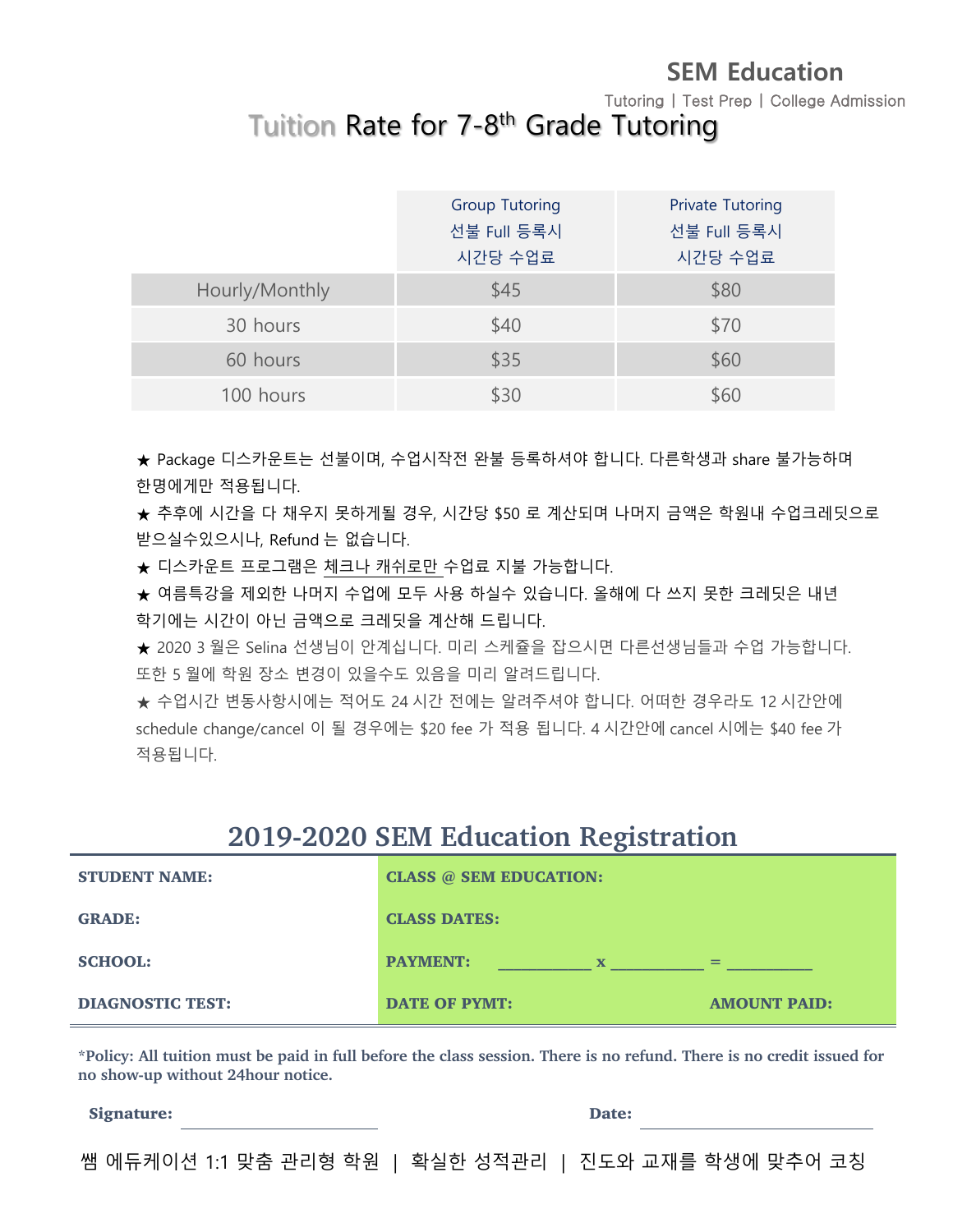Tutoring | Test Prep | College Admission

## Tuition Rate for 9-10<sup>th</sup> Grade Tutoring

|                | <b>Group Tutoring</b><br>선불 Full 등록시<br>시간당 수업료 | <b>Private Tutoring</b><br>선불 Full 등록시<br>시간당 수업료 |
|----------------|-------------------------------------------------|---------------------------------------------------|
| Hourly/Monthly | \$50                                            | \$100                                             |
| 30 hours       | \$40                                            | \$80                                              |
| 60 hours       | \$35                                            | \$70                                              |
| 100 hours      | \$30                                            | \$60                                              |

★ Package 디스카운트는 선불이며, 수업시작전 완불 등록하셔야 합니다. 다른학생과 share 불가능하며 한명에게만 적용됩니다.

★ 추후에 시간을 다 채우지 못하게될 경우, 시간당 \$50 로 계산되며 나머지 금액은 학원내 수업크레딧으로 받으실수있으시나, Refund 는 없습니다.

★ 디스카운트 프로그램은 체크나 캐쉬로만 수업료 지불 가능합니다.

★ 여름특강을 제외한 나머지 학기 수업에 모두 사용 하실수 있습니다. 올해에 다 쓰지 못한 크레딧은 내년 학기에는 시간이 아닌 금액으로 크레딧을 계산해 드립니다.

★ 1:1 개인으로 과외를 하게 될시에는 private tutoring rate 으로 적용됩니다.

★ 2020 3 월은 SEM Education 그룹튜터 휴강입니다. 미리 스케쥴을 잡으시면 개인튜터 가능합니다. 또한 5 월에 학원 장소 변경이 있을수도 있음을 미리 알려드립니다.

★ 수업시간 변동사항시에는 적어도 24 시간 전에는 알려주셔야 합니다. 어떠한 경우라도 12 시간안에 schedule change/cancel 이 될 경우에는 \$20 fee 가 적용 됩니다. 4 시간안에 cancel 시에는 \$40 fee 가 적용됩니다.

#### **2019-2020 SEM Education Registration**

| <b>STUDENT NAME:</b> | CLASS @ SEM EDUCATION: |                     |
|----------------------|------------------------|---------------------|
| GRADE:               | <b>CLASS DATES:</b>    |                     |
| SCHOOL:              | PAYMENT:<br>X          | $=$                 |
| DIAGNOSTIC TEST:     | DATE OF PYMT:          | <b>AMOUNT PAID:</b> |

\*Policy: All tuition must be paid in full before the class session. There is no refund after the 1<sup>st</sup> class of the registration. There is no credit issued for no show-up without 24hour notice.

Signature: Date: Development and Date: Date: Date: Date: Date: Date: Date: Date: Date: Date: Date: Date: Date: Date: Date: Date: Date: Date: Date: Date: Date: Date: Date: Date: Date: Date: Date: Date: Date: Date: Date: Dat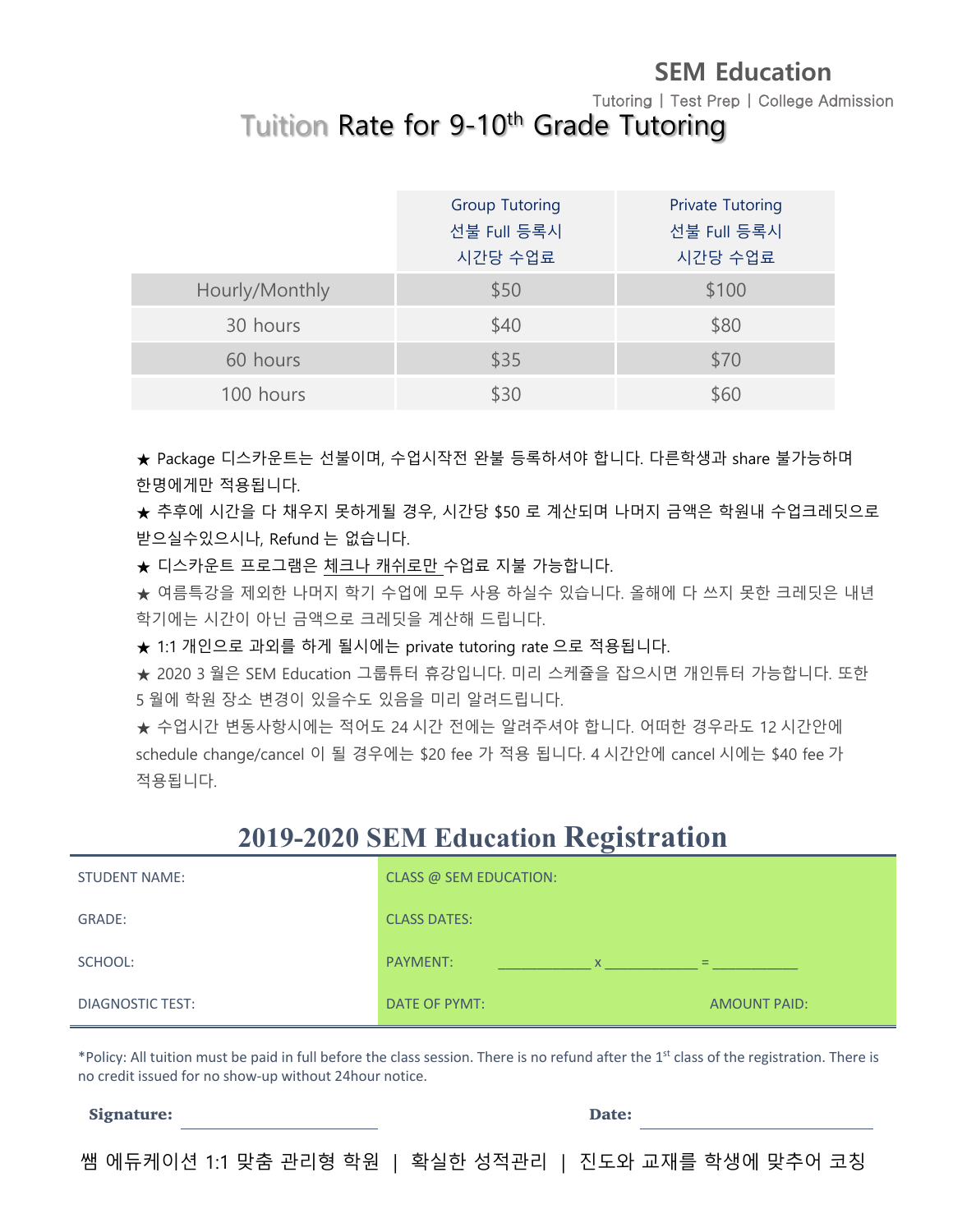Tutoring | Test Prep | College Admission

## Tuition Rate for 11-12<sup>th</sup> Grade (TJ Excluded)

|                | <b>Group Tutoring</b> | <b>Private Tutoring</b> |
|----------------|-----------------------|-------------------------|
|                | 선불 Full 등록시           | 선불 Full 등록시             |
|                | 시간당 수업료               | 시간당 수업료                 |
| Hourly/Monthly | \$60                  | \$120                   |
| 30 hours       | \$50                  | \$100                   |
| 60 hours       | \$40                  | \$80                    |
| 100 hours      | \$35                  | \$80                    |
| 150 hours      | \$30                  | \$80                    |

★ 학교공부뿐만 아니라 SAT 1 English, Math, SAT2 Subject Test 를 준비해야하는 11,12 학년에게는 과외수업을 좀더 효과적으로 본인이 원하는 스케쥴에 맞출수 있는 패키지 프로그램을 추천드립니다.

★ Package 디스카운트는 주중, 주말, Student Holiday, 스페셜세션에 모두 flexible 하게 2 시간씩 적용될수있으며 튜터선생님을 최대한 이용하여 좋은 성적을 낼수있도록 스케쥴을 학생이 정하고, 학생 스스로가 책임감을 가지고 임해야 최대한의 효과를 낼수있는 성적 관리 프로그램입니다.

★ 수업료는 선불이며, 수업시작전 완불 등록하셔야 합니다. 다른학생과 share 불가능하며 한명에게만 적용됩니다. 추후에 시간을 다 채우지 못하게될 경우, 시간당 hourly(\$60) 로 계산되며 나머지 금액은 학원내 수업크레딧으로 받으실수있으시나, 첫번쨰 수업 이후에 Refund 는 없습니다.

★ 위 프로그램은 겨울방학, 봄방학을 포함한 학기중에만 가능합니다. 여름방학 프로그램은 포함되지 않습니다. 또한 neverexpire 되므로 학기중 어느때나 크레딧으로 사용 가능합니다.

★ 디스카운트 프로그램은 체크나 캐쉬로만 수업료 지불 가능합니다.

★ 어떠한 경우에도 1:1 개인으로 과외를 하게 될시에는 private tutoring rate 으로 적용됩니다.

★ 2020 3 월은 SEM Education SAT 를 제외한 주중 수업 그룹튜터링 휴강입니다. 미리 스케쥴을 잡으시면 다른선생님과 개인튜터 가능합니다. 또한 5 월에 학원 장소 변경이 있을수도 있음을 미리 알려드립니다.

★ 수업시간 변동사항시에는 적어도 24 시간 전에는 알려주셔야 합니다. 어떠한 경우라도 12 시간안에 schedule change/cancel 이 될 경우에는 \$20 fee 가 적용 됩니다. 4 시간안에 cancel 시에는 \$40 fee 가 적용됩니다.

#### **2019-2020 SEM Education Registration**

| <b>STUDENT NAME:</b>    | <b>CLASS @ SEM EDUCATION:</b>  |                     |
|-------------------------|--------------------------------|---------------------|
| <b>GRADE:</b>           | <b>CLASS DATES:</b>            |                     |
| <b>SCHOOL:</b>          | <b>PAYMENT:</b><br>$\mathbf x$ | $=$                 |
| <b>DIAGNOSTIC TEST:</b> | <b>DATE OF PYMT:</b>           | <b>AMOUNT PAID:</b> |

**\*Policy: All tuition must be paid in full before the class session. There is no refund. There is no credit issued for no show-up without 24hour notice.** 

Signature: Date: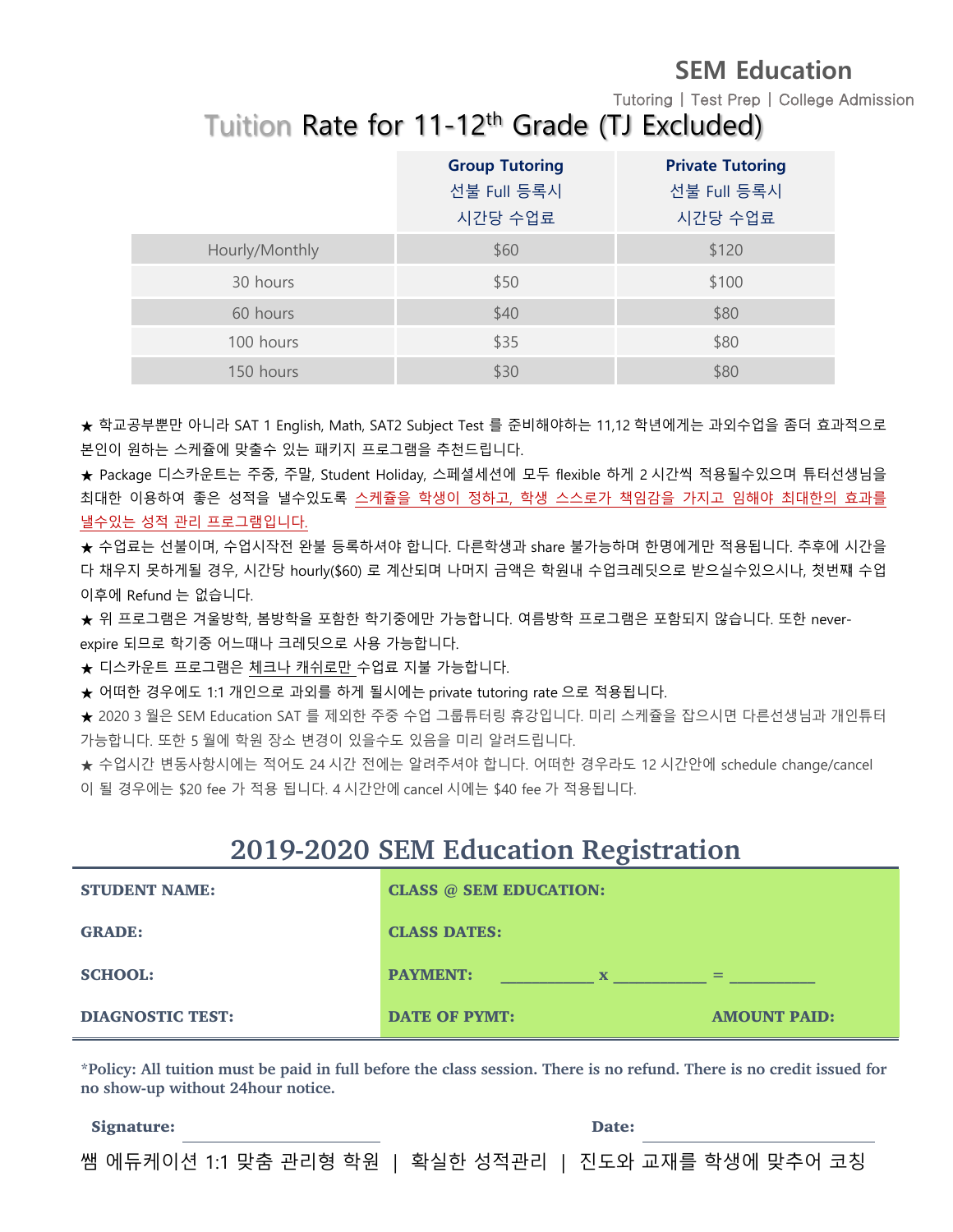Tutoring | Test Prep | College Admission

## Tuition Rate for TJ, college students

|                | <b>Group Tutoring</b> | <b>Private Tutoring</b> |
|----------------|-----------------------|-------------------------|
|                | 선불 Full 등록시           | 선불 Full 등록시             |
|                | 시간당 수업료               | 시간당 수업료                 |
| Hourly/Monthly | \$60                  | \$120                   |
| 30 hours       | \$50                  | \$100                   |

★ 학교공부뿐만 아니라 SAT 1 English, Math, SAT2 Subject Test 를 준비해야하는 11,12 학년에게는 과외수업을 좀더 효과적으로 본인이 원하는 스케쥴에 맞출수 있는 패키지 프로그램을 추천드립니다.

★ Package 디스카운트는 주중, 주말, Student Holiday, 스페셜세션에 모두 flexible 하게 2 시간씩 적용될수있으며 튜터선생님을 최대한 이용하여 좋은 성적을 낼수있도록 스케쥴을 학생이 정하고, 학생 스스로가 책임감을 가지고 임해야 최대한의 효과를 낼수있는 성적 관리 프로그램입니다.

★ 수업료는 선불이며, 수업시작전 완불 등록하셔야 합니다. 다른학생과 share 불가능하며 한명에게만 적용됩니다. 추후에 시간을 다 채우지 못하게될 경우, 시간당 hourly(\$60) 로 계산되며 나머지 금액은 학원내 수업크레딧으로 받으실수있으시나, 첫번쨰 수업 이후에 Refund 는 없습니다.

★ 위 프로그램은 겨울방학, 봄방학을 포함한 학기중에만 가능합니다. 여름방학 프로그램은 포함되지 않습니다.

또한 never-expire 되므로 학기중 어느때나 크레딧으로 사용 가능합니다.

★ 디스카운트 프로그램은 체크나 캐쉬로만 수업료 지불 가능합니다.

★ 1:1 개인으로 과외를 하게 될시에는 private tutoring rate 으로 적용됩니다.

★ 2020 3 월은 SEM Education 그룹튜터 휴강입니다. 미리 스케쥴을 잡으시면 개인튜터 가능합니다.

## **2019-2020 SEM Education Registration**

| <b>STUDENT NAME:</b>    | <b>CLASS @ SEM EDUCATION:</b>  |                     |
|-------------------------|--------------------------------|---------------------|
| <b>GRADE:</b>           | <b>CLASS DATES:</b>            |                     |
| <b>SCHOOL:</b>          | <b>PAYMENT:</b><br>$\mathbf x$ | $=$                 |
| <b>DIAGNOSTIC TEST:</b> | <b>DATE OF PYMT:</b>           | <b>AMOUNT PAID:</b> |

**\*Policy: All tuition must be paid in full before the class session. There is no refund. There is no credit issued for no show-up without 24hour notice.** 

Signature: Date: Date: Date: Date: Date: Date: Date: Date: Date: Date: Date: Date: Date: Date: Date: Date: Date: Date: Date: Date: Date: Date: Date: Date: Date: Date: Date: Date: Date: Date: Date: Date: Date: Date: Date: D